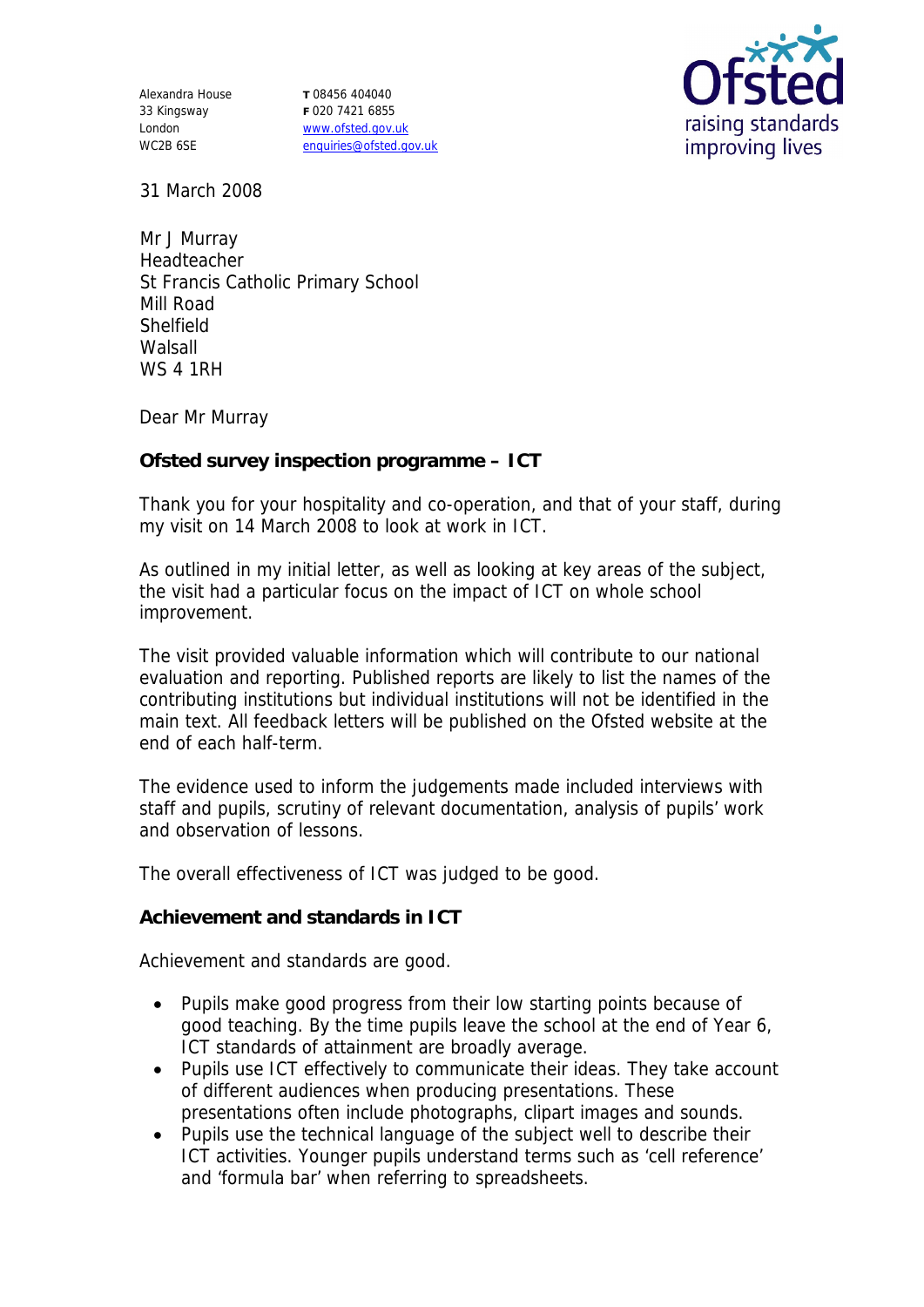- Good use is made of ICT to improve standards of attainment in other subjects. For example, in mathematics, pupils use a spreadsheet model to explore the relationship between the perimeter and the area of a shape.
- Pupils' knowledge and understanding of data logging techniques is less secure because there are few opportunities for them to investigate how they might be used.
- Pupils' personal development is good. From an early age, pupils are encouraged to work together and share their ideas. Older pupils use ICT confidently to present their work to the whole class.

**Quality of teaching and learning of ICT**

The quality of teaching and learning is good.

- Well organised ICT activities enable pupils to make good progress with the development of their basic ICT skills. Teachers plan tasks that are well matched to the needs of pupils.
- Classroom support assistants are used effectively and play a major part in lessons. As a result of good quality professional development, they have a good knowledge of how ICT can be used to support pupils with learning difficulties.
- Specialist ICT teachers have a good knowledge and understanding of software applications. They demonstrate the more advanced features of software effectively which enables more able pupils to make good progress.
- The use of interactive white boards to improve pupils' learning is inconsistent. Whilst there is good practice, more often than not they are used only to display the desired learning outcomes or a prepared slide presentation and fail to engage pupils.

**Quality of the curriculum for ICT**

The quality of the curriculum is good.

- The school meets the statutory requirements of the National Curriculum for ICT fully. However, data logging is covered only superficially.
- Good curriculum links with a local secondary school ensure pupils have access to the systems and control element of ICT.
- In most subjects, ICT is used effectively to improve standards of attainment. In science, younger pupils use ICT to learn about the different parts of the human body. However, pupils do not use electronic devices to enhance their work in music.

**Leadership and management of ICT**

Leadership and management are good.

• The management of ICT is good. Resources are well looked after and there is a rolling programme for the replacement of equipment. Documentation about the operational management of ICT is extensive.